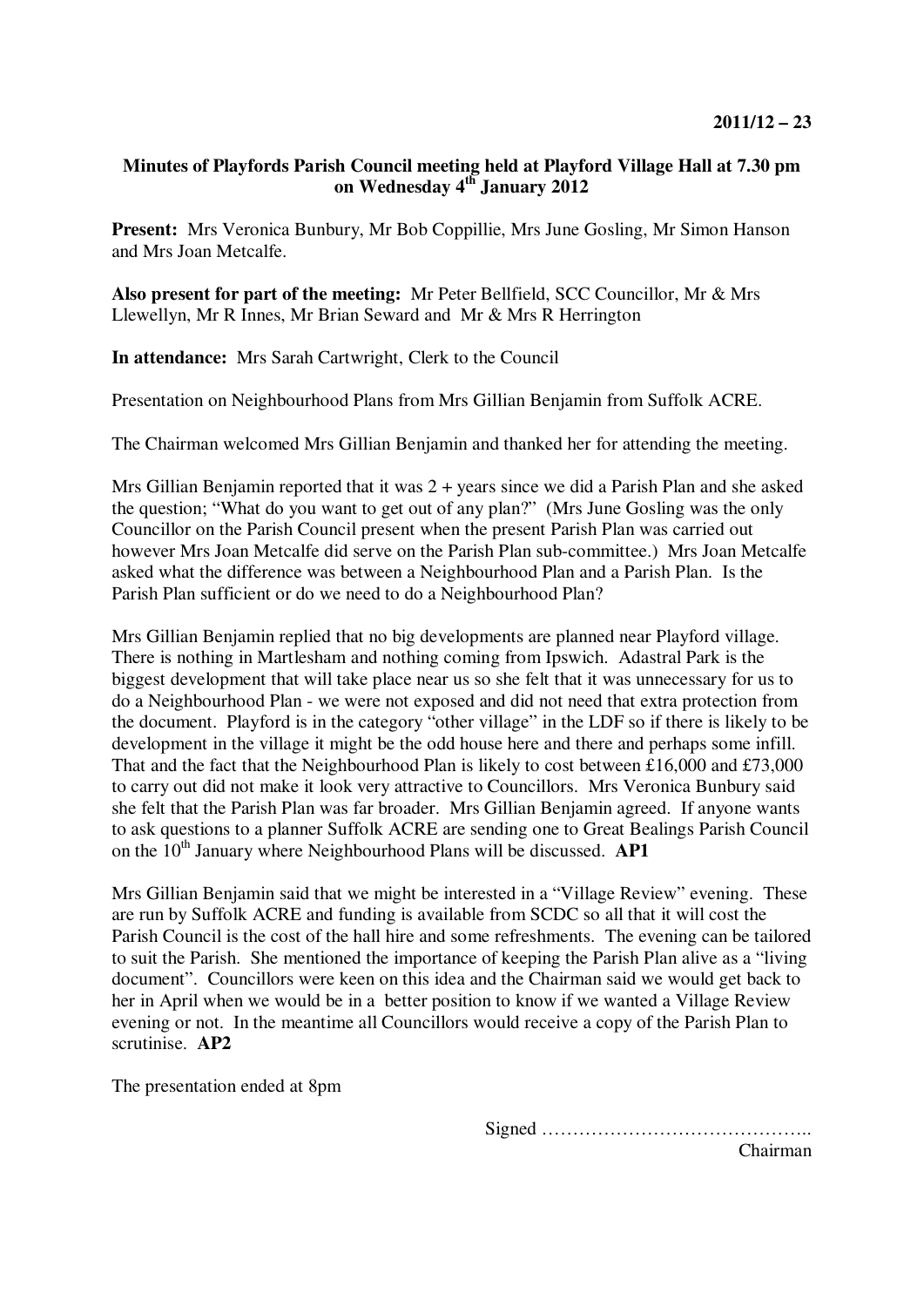During the period of public participation before the meeting the Chairman raised the matter that an addendum should be added to the minutes of the  $2<sup>nd</sup>$  July reporting that REH had highlighted the fact that the chairman is one of seven councillors and his views count for no more than other councillors. Mr Herrington also wanted added that whilst the Chairman has discretionary powers and uses them between meetings he should always report back to the meeting.

## **1. Apologies for Absence**

Dr John Day, Mr Tom Norfolk and Mr Steven Hudson No police representative was available.

## **2. Declarations of Members' Interests in any items on this Agenda**

Mrs June Gosling declared an interest as a member of the Parish Hall Committee. This was written in the "Declaration of Interest" book and signed by the Chairman.

# **3. To approve the Minutes from the Meeting held on 2nd November 2011**

These were signed as a true record.

## **4. Matters Arising from the Minutes (Not covered in Agenda items listed below) Welcome Leaflet**

There have been two or three new residents in Playford. Mrs Veronica Bunbury and Mrs Joan Metcalfe have seen to it that they have a copy of the new Welcome Leaflet. Mrs Joan Metcalfe reported that she has had 12 copies of the Welcome Leaflet printed. These were given to the Clerk for safe keeping. Mr Bob Coppillie showed some examples of the work his partner, Jenny has done illustrating maps. All agreed that these were very impressive and an illustrated map of Playford would look good as a centrefold in the Welcome Leaflet as well as on the Notice Board. **AP3** 

# **Wind Farm (East Anglia Wind.com)**

Mrs Joan Metcalfe reported that further presentations on the Wind Farm and it's cable route are going to be held in Woodbridge and Felixstowe. Subject to her availability she is happy to attend these. We will know more of what is going on in February. **AP4** 

## **Copse**

The clerk is in contact with Ms Westover, SCDC re putting a preservation order on the second copse.

# **5. Highways and Footpaths**

# **Footpath between Butts Rd and Church Rd**

Mr Parken has sent a letter saying he does not want this path used. It runs on his field between Butts Road and Church Road. The Chairman asked Councillors if they thought establishing this path is an issue the Council should adopt or if an individual should lead? The Chairman reported that Mr Herrington had done some research in the past and his assistance – with the support of the Parish Council – would be appreciated. Mr Herrington agreed to assist the Parish Council and do some investigative work and make a "claim". In the meantime the Council would write to Mr Parken thanking him for his letter and outlining that we intend to make a claim for the footpath. **AP5** 

Signed ……………………………………..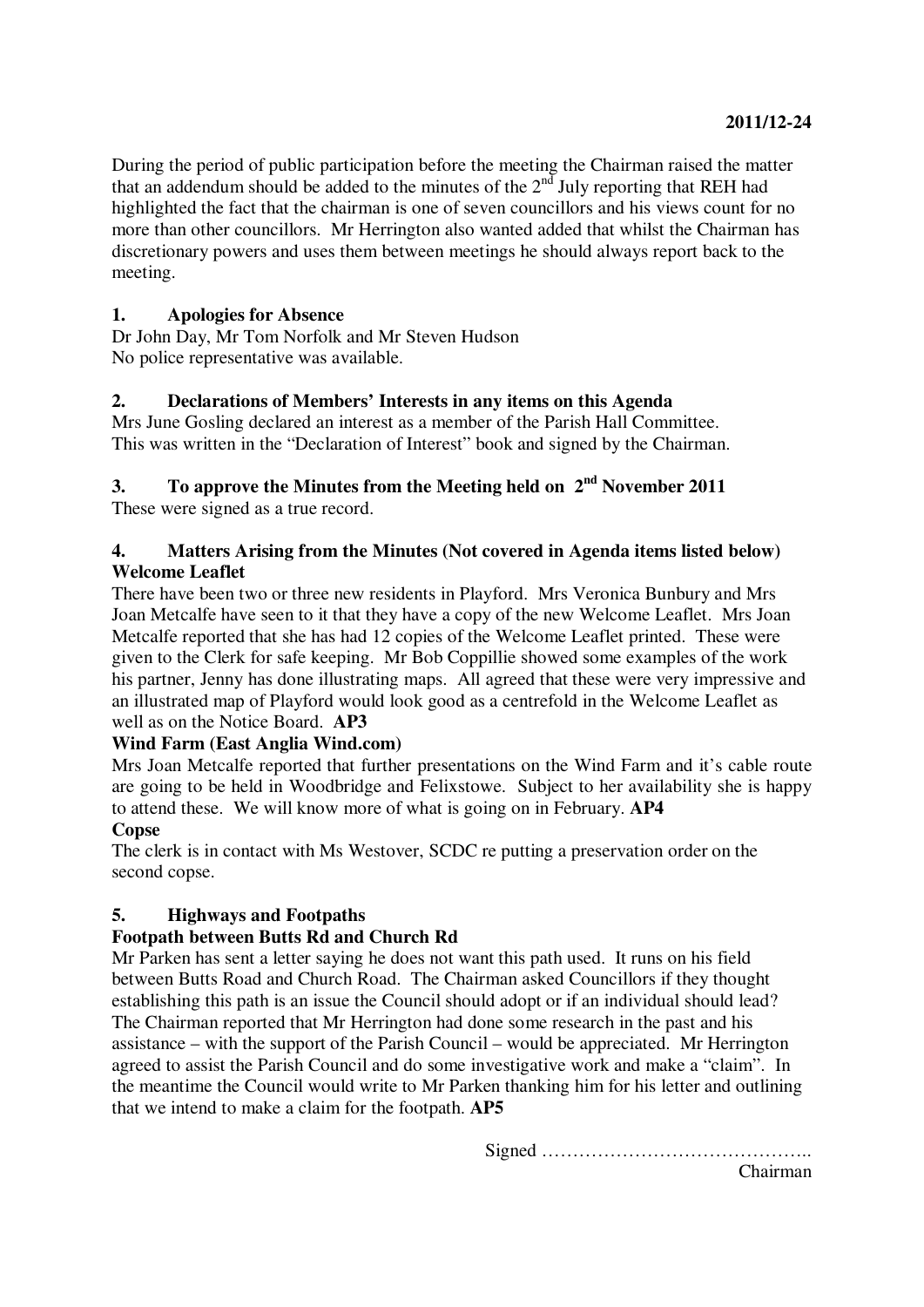### **Kerbing outside High Meadows**

Mr Derek Oldham has now had the opportunity to speak to Mr Ashworth regarding realignment of the kerbing along the frontage of his property and can confirm he is in agreement with this proposal. The work will be undertaken early in the new year. A notice of road closure for March is on the Notice Board.

#### **Footpath 22**

A large chestnut tree in the Alder Carr meadow blew over during the Christmas break. Mr Fenton was quick to deal with this and clear the debris however the falling tree has caused considerable damage to the railings on the footpath bridge (footpath 23). Mrs Veronica Bunbury reported that SCC are fixing this.

#### **Footpath 20**

A tree has also blown over across FP 20 in the Alder Carr itself between the pond and the exit at the Tuddenham end. This has been reported. **AP6**

#### **Spring Meadow layby**

The layby in Spring Meadow which was very overgrown has been cut back by Mr Damon Bloomfield's team.

#### **Brook Lane Hedge**

The hedge down Brook Lane was cut back during the Christmas break. Hedge trimmings were left on the road. Mrs Trish Laws was going to contact the contractors who had trimmed the hedge.**AP7** 

#### **Playing Field Hedge and Planting of Sweet Chestnut Tree**

SCS have trimmed the hedge and felled the diseased Horse Chestnut tree (the stump needs to be removed). The logs are now readily available subject to a donation to the Parish funds. The height of the hedge needs to be checked with the Community payback team who will be maintaining it throughout the year – Mr John Wesley is due to visit the site tomorrow. The possibility of planting the Sweet Chestnut tree that Mrs Judith Dunnett is holding in place of the diseased Horse Chestnut arose and Councillors agreed that they were happy for Mrs Joan Metcalfe to go back to the Jubilee Committee and report that the Parish Council were happy for this to take place. Councillors were also happy for it to be dedicated to the Queen's Diamond Jubilee.

#### **Debris**

Mr Simon Hanson has disposed of the pile of debris on the playingfield.

#### **Church Lane wide loads & Correcting sat-navs**

Mrs Joan Metcalfe has "logged" Church Lane as unsuitable for HGV's on the website "Correcting sat-navs". This might act as a deterrent. She reported that the speed limit on this road is 60 mph!

#### **Grit Bins**

Dr John Day has checked these accordingly. Three grit bin replacements are needed. Clerk to ask Mr Bellfield if any funding is available to purchase? **AP8** 

#### **Butts Road hedges**

Mrs Joan Metcalfe reported that the hawthorns/blackberries on Butts Road have been cut back by Mr Stennett.

Signed ……………………………………..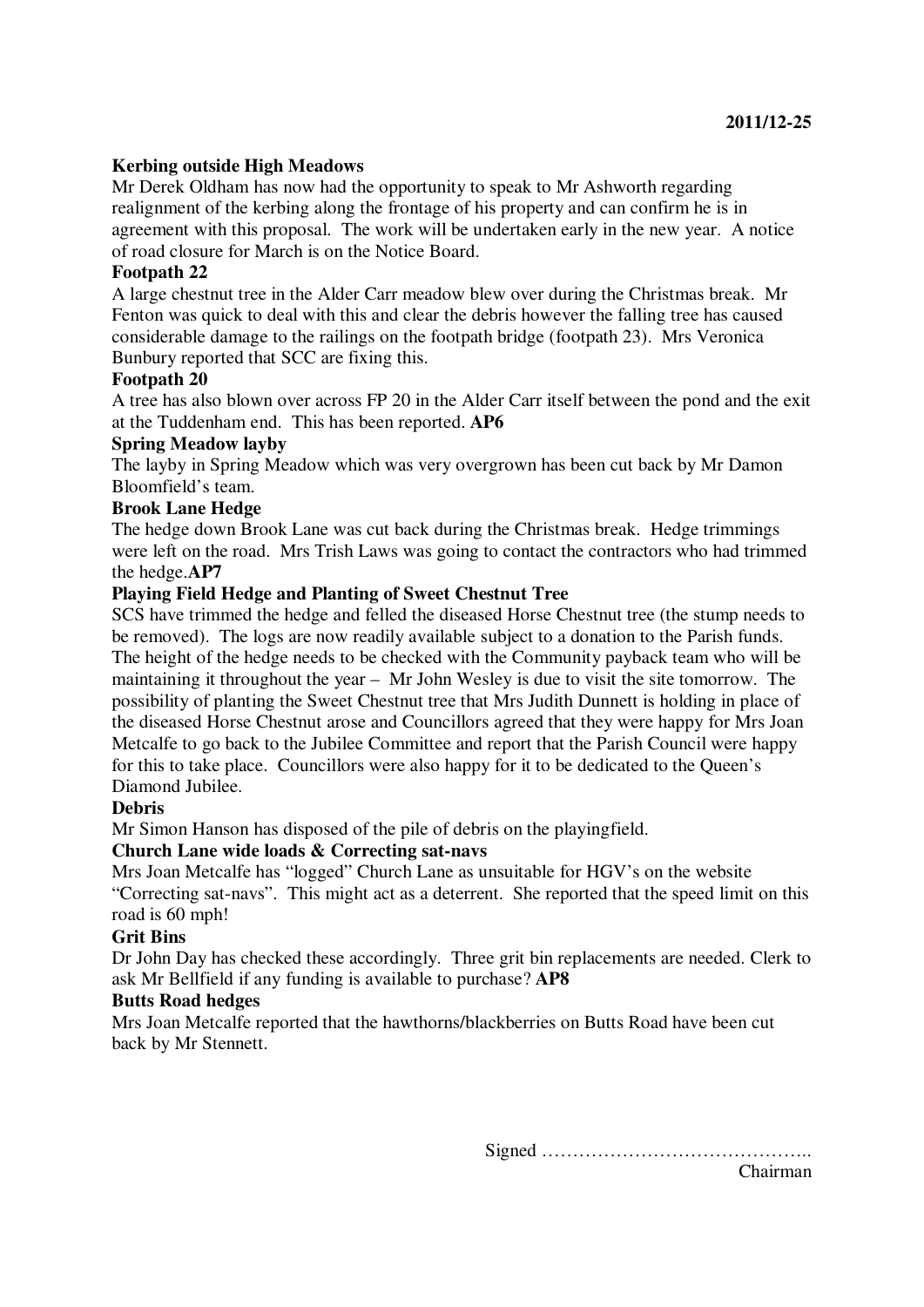#### **Church Road hedges**

Mrs Veronica Bunbury reported that Mr Freeman had complained about the hedges bordering Church Road on the left hand side from the Lych Gate going on down towards Hill Farm. The Chairman thought these were partly Mr Tom Norfolk's property who he will speak to. **AP9** 

#### **Brook Lane flooding by bridge and Church Road by playingfield entrance**

Mrs June Gosling and Mrs Joan Metcalfe reported that the drainage is poor in both these areas and with the heavy rain there has been flooding on the road. It has been suggested that the Highways Department use spades to dig out the ditch rather than a digger. **AP10**  Mr Bob Coppillie reported that a footpath sign has been broken. Footpath 3. **AP11** 

#### **6. The Queen's Diamond Jubilee**

Mrs Joan Metcalfe reported that the celebrations for this event are going to be split into two different celebrations:- On Saturday there will be a street party in Spring Meadow which will mainly be for children and run from  $2.30 - 5.30$  pm and on Monday there will be an evening hog roast up at Charles Loft's house where the farm barns will be accessible in case it rains. William and Eileen Stennett are donating a pig and there is someone who will play the Ceilidh. Mrs Joan Metcalfe has volunteered Mr Simon Hanson to be in charge of the bonfire. This event will run from 5.30 pm to 11/12pm ish. The Committee will register the beacon. There is a question about funding as they want to make as much of it free as possible with the exception of alcoholic drink of course.

### **10. Planning Applications, NPPF & Neighbourhood Planning Regulations Consultation.**

**Neighbourhood Planning Regulations. Consultation ends 5 January 2012.** Councillors agreed there was no need to respond to this.

The Clerk reported on the following planning applications:

C/11/2040 Bransons College, Bransons Lane, Playford, IP6 9DN Erection of two dwellings (submission of reserved matters under outline planning permission C10/0131) Approved by SCDC subject to conditions. C/11/2099 Playford Mount, Playford, IP13 6PH Alterations and extensions to facilitate conversion of outbuilding to annexe (existing modern stables to be demolished) Permission has been granted by SCDC

Signed ……………………………………..